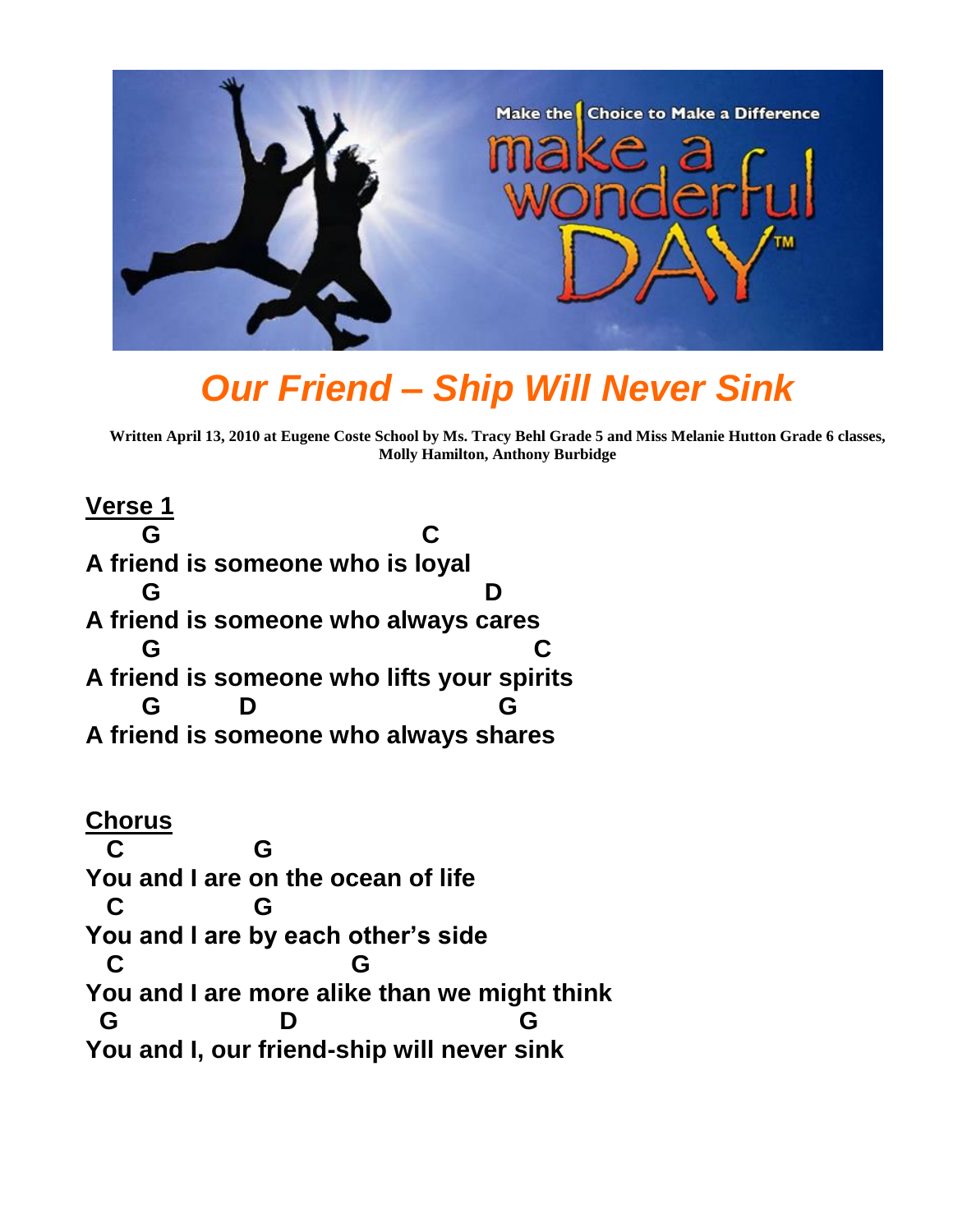**Verse 2 G C A friend is someone who'll stand up for you G D A friend is someone who's always fair G C A friend is someone who'll never leave you G D G A friend is someone who's always there**

**Chorus C G You and I are on the ocean of life C G You and I are by each other's side C G You and I are more alike than we might think G D G You and I, our friend-ship will never sink**

**Verse 3 G C A friend is someone who believes in you G D A friend is someone who tells the truth G C A friend is someone you can always trust G D G A friend is someone who's good to you**